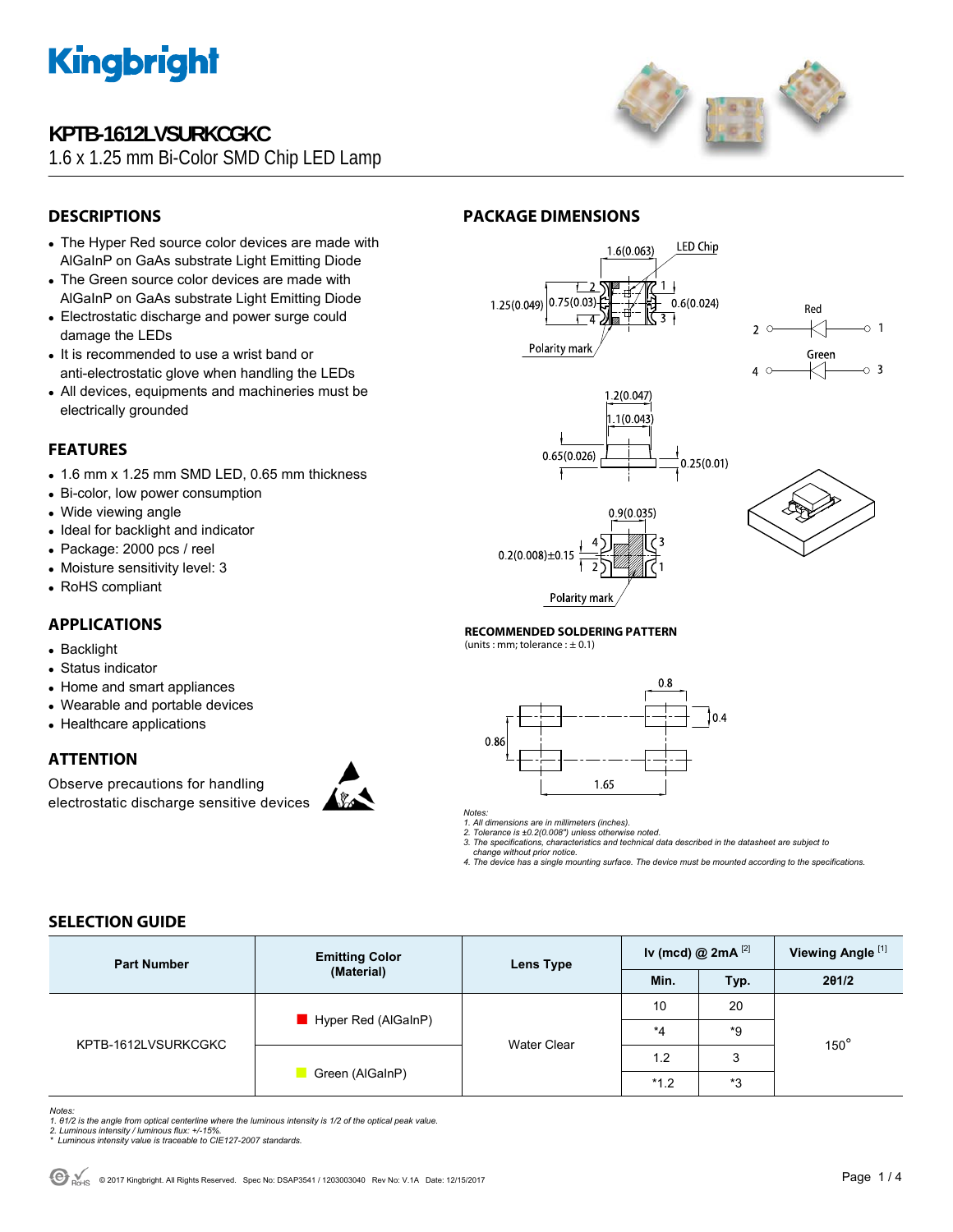### **ELECTRICAL / OPTICAL CHARACTERISTICS at T<sub>A</sub>=25°C**

| <b>Parameter</b>                                   | Symbol               | <b>Emitting Color</b> | Value      |                          |                          | <b>Unit</b> |
|----------------------------------------------------|----------------------|-----------------------|------------|--------------------------|--------------------------|-------------|
|                                                    |                      |                       | Min.       | Typ.                     | Max.                     |             |
| Wavelength at Peak Emission $I_F = 2mA$            | $\lambda_{\rm peak}$ | Hyper Red<br>Green    |            | 645<br>574               | $\overline{\phantom{0}}$ | nm          |
| Dominant Wavelength $I_F$ = 2mA                    | $\lambda_{dom}$ [1]  | Hyper Red<br>Green    |            | 630<br>570               |                          | nm          |
| Spectral Bandwidth at 50% Φ REL MAX<br>$I_F = 2mA$ | Δλ                   | Hyper Red<br>Green    |            | 28<br>20                 | $\overline{\phantom{a}}$ | nm          |
| Capacitance                                        | C                    | Hyper Red<br>Green    |            | 35<br>15                 | $\overline{\phantom{a}}$ | pF          |
| Forward Voltage $I_F$ = 2mA                        | $V_F$ <sup>[2]</sup> | Hyper Red<br>Green    | 1.5<br>1.5 | 1.75<br>1.9              | 2.1<br>2.1               | $\vee$      |
| Reverse Current ( $V_R$ = 5V)                      | $I_R$                | Hyper Red<br>Green    |            | $\overline{\phantom{a}}$ | 10<br>10                 | uA          |

*Notes:* 

1. The dominant wavelength (λd) above is the setup value of the sorting machine. (Tolerance λd : ±1nm. )<br>2. Forward voltage: ±0.1V.<br>3. Wavelength value is traceable to CIE127-2007 standards.<br>4. Excess driving current and /

### **ABSOLUTE MAXIMUM RATINGS at T<sub>A</sub>=25°C**

| <b>Parameter</b>                        | Symbol                   | Value            | Unit        |             |  |
|-----------------------------------------|--------------------------|------------------|-------------|-------------|--|
|                                         |                          | <b>Hyper Red</b> | Green       |             |  |
| Power Dissipation                       | $P_D$                    | 75               | 75          | mW          |  |
| Reverse Voltage                         | $V_R$                    | 5                | 5           | $\vee$      |  |
| Junction Temperature                    | $T_J$                    | 115              | 115         | $^{\circ}C$ |  |
| <b>Operating Temperature</b>            | $T_{\mathsf{op}}$        | $-40$ To $+85$   | $^{\circ}C$ |             |  |
| Storage Temperature                     | $T_{\text{stg}}$         | $-40$ To $+85$   | $^{\circ}C$ |             |  |
| DC Forward Current                      | $\mathsf{I}_\mathsf{F}$  | 30               | 30          | mA          |  |
| <b>Peak Forward Current</b>             | $I_{FM}$ <sup>[1]</sup>  | 185              | 150         | mA          |  |
| Electrostatic Discharge Threshold (HBM) | $\overline{\phantom{0}}$ | 3000             | 3000        | V           |  |

Notes:<br>1. 1/10 Duty Cycle, 0.1ms Pulse Width.<br>2. Relative humidity levels maintained between 40% and 60% in production area are recommended to avoid the build-up of static electricity – Ref JEDEC/JESD625-A and JEDEC/J-STD-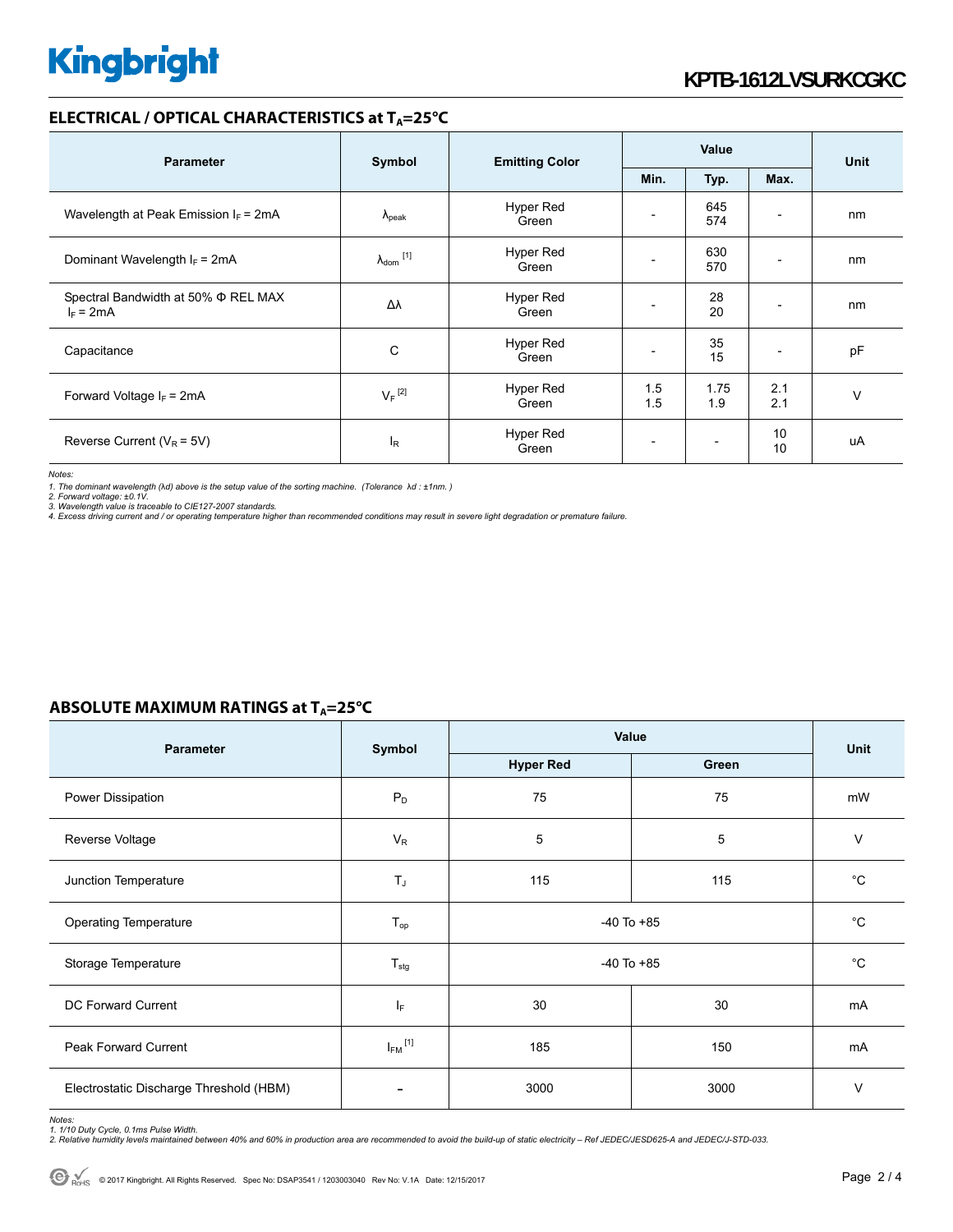# **Kingbright**

### **TECHNICAL DATA**



### **SPATIAL DISTRIBUTION**



**HYPER RED** 





© 2017 Kingbright. All Rights Reserved. Spec No: DSAP3541 / 1203003040 Rev No: V.1A Date: 12/15/2017Page 3 / 4